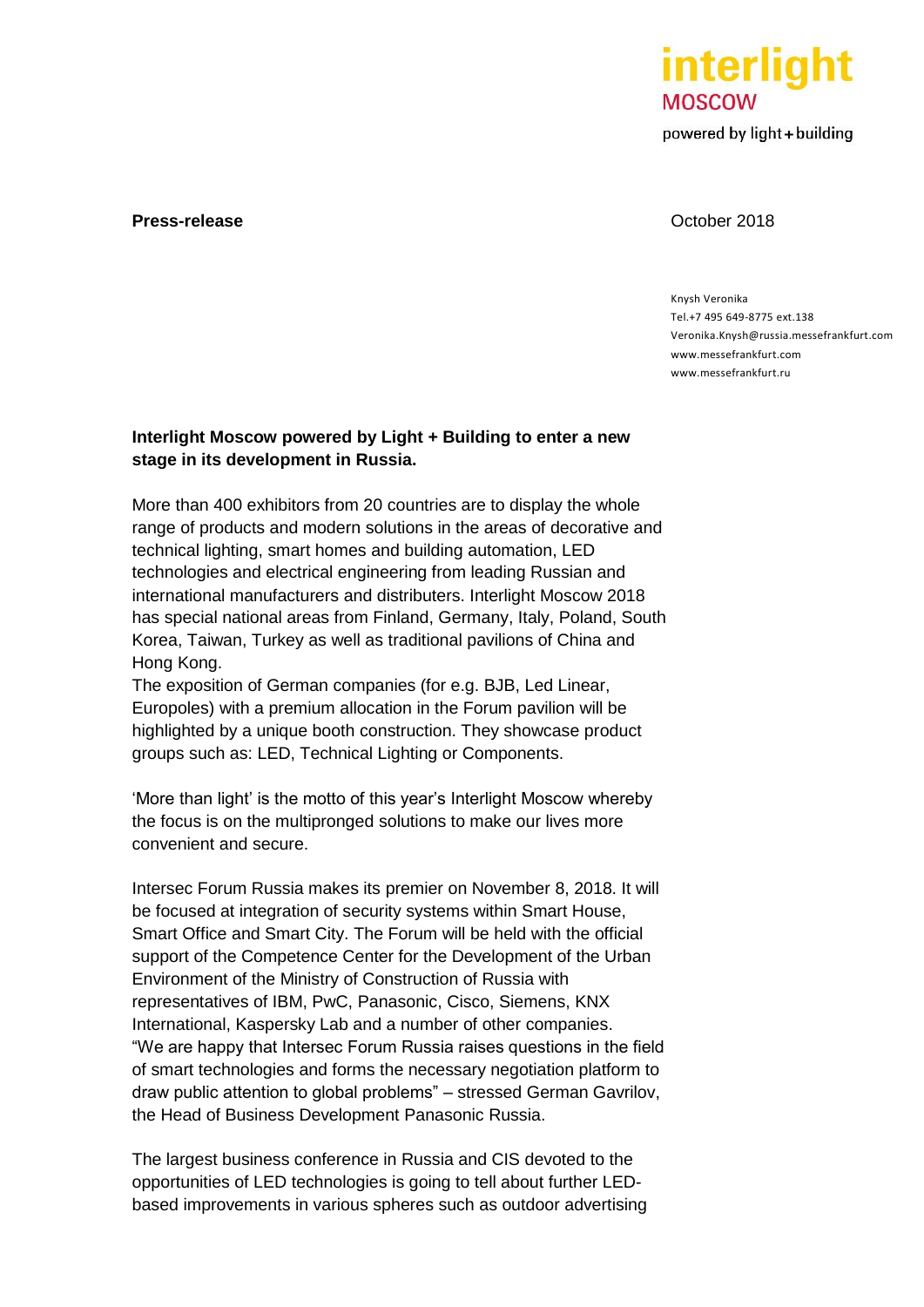

powered by light + building

### **Press-release October 2018**

### Knysh Veronika Tel.+7 495 649-8775 ext.138 Veronika.Knysh@russia.messefrankfurt.com [www.messefrankfurt.com](http://www.messefrankfurt.com/) [www.messefrankfurt.ru](http://www.messefrankfurt.ru/)

and retail, cultural institutions and others. A special focus will be made on session with representatives of International Commission on Illumination (CIE).

The major lighting design event - Interlight Design Academy opens its doors for the firth time. Architects and designers will discuss the latest developments in the lighting art and emerging technologies integration into diverse projects. Speakers from the leading companies such as ERCO, Maytoni, Technolight, LG Displays and many others will conduct special sessions and workshops.

Open educational venue named Electrical Engineering Academy is dedicated to the topic "Electrical Engineering". The venue will provide visitors with the opportunity to be acquainted with company's best practice examples, learn more about the innovations in electrical engineering, building automation and integrated security systems. During Interlight Moscow 2018 comprehensive business program the members of the extended WorldSkills Russia national team will hold a training in such categories as "Wiring" with an additional task for KNX equipment. The training will be organized with the support of the IEK Group, an official partner of the World Skills Russia. The International KNX Association, KNX Russia and KNX-User Club of Russia, the CIS and the Baltic States will also support the event.

The only Russian Chains and Wholesale Purchasing Center™ for decorative and technical lighting will invite to conduct individual negotiations on the supply with the heads of purchasing departments and commercial directors of 10+ retail chains on the basic of trade fair. Official support: Ministry of Energy, Ministry of Construction, Housing and Utilities of the Russian Federation, ITMO University, University of Civil Engineering, Russian Lighting Research Institute named after S.I. Vavilov (VNISI), KNX International, WorldSkills Russia.

Find more about us: https://interlight-moscow.eng